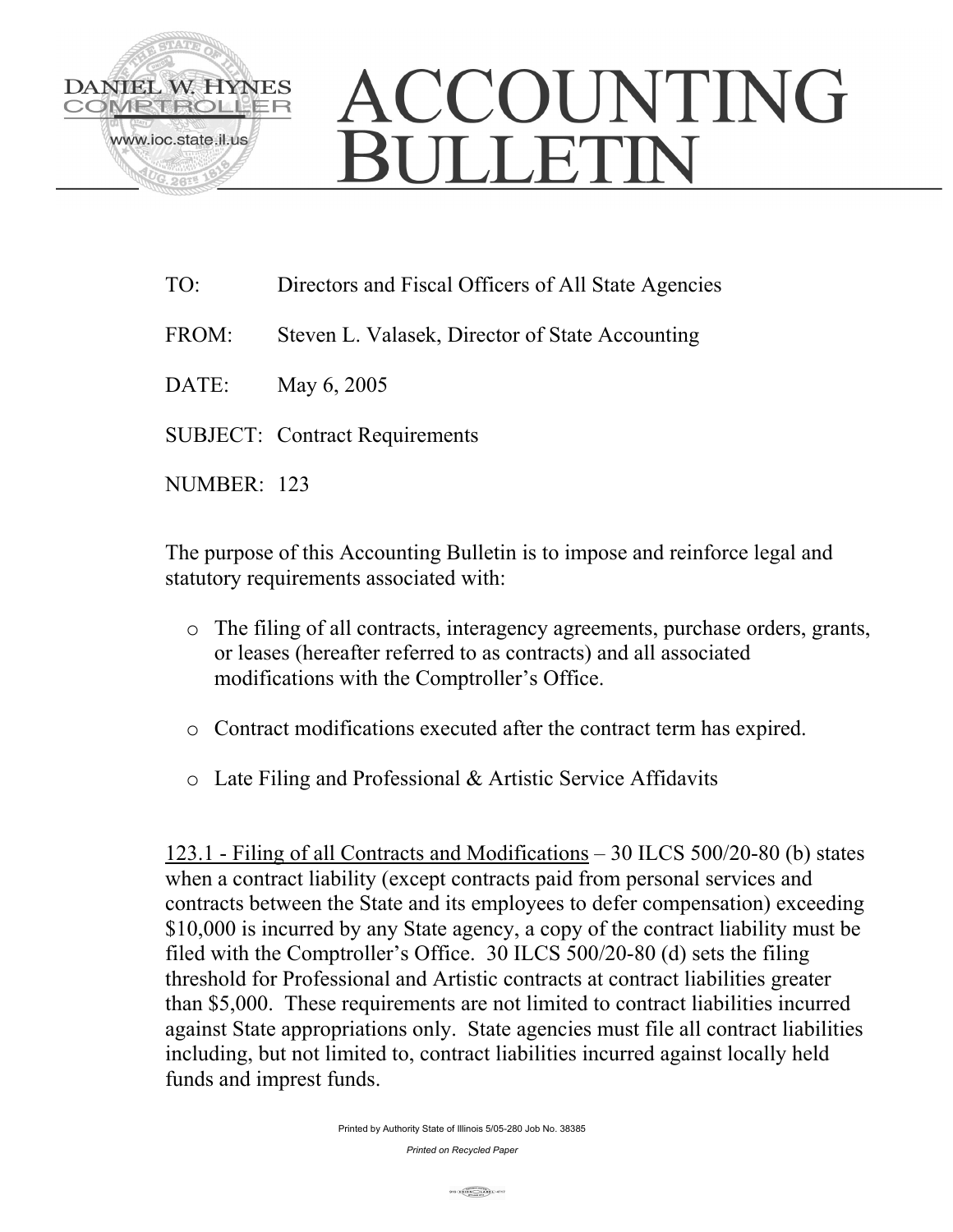30 ILCS 500/20-80 (b) also states all modifications to any contract must be filed with the Comptroller's Office. This filing requirement is applicable to all modifications whether or not the modification is of a fiscal or a non-fiscal nature.

123.2 - Execution of Contract Modifications after the ending date of the Contract – All modifications (including, but not limited to, extensions and renewals) to a contract must be executed prior to the ending date of the contract. Failure to properly execute a modification prior to the ending date of the contract will require the agency to initiate a new contract.

If both parties do not agree to the modification prior to the ending date of the contract, the contract is expired per its terms and may not be modified.

If both parties agreed to the modification prior to the ending date of the contract but failed to reduce it to writing prior to the ending date of the contract, the following provisions will come into affect. The Comptroller's Office may accept modifications if the following conditions are met:

- 1. The modification was in compliance with provisions of the original contract.
- 2. Both parties agreed to the modification prior to the ending date of the contract but failed to reduce it to writing prior to the ending date of the contract.
- 3. The individual who signed the original contract for the Vendor (or their successor) completes and signs an affidavit containing:
	- a. A statement that the modification was agreed to by both parties prior to the ending date of the contract.
	- b. A detailed explanation of why this modification was not reduced to writing prior to the ending date of the contract.
- 4. The individual who signed the original contract for the Agency (or their successor) completes and signs an affidavit containing:
	- a. A statement that the modification was agreed to by both parties prior to the ending date of the contract.
	- b. A detailed explanation of why this modification was not reduced to writing prior to the ending date of the contract.
- 5. A notary signature and seal.
- 6. One original of each affidavit.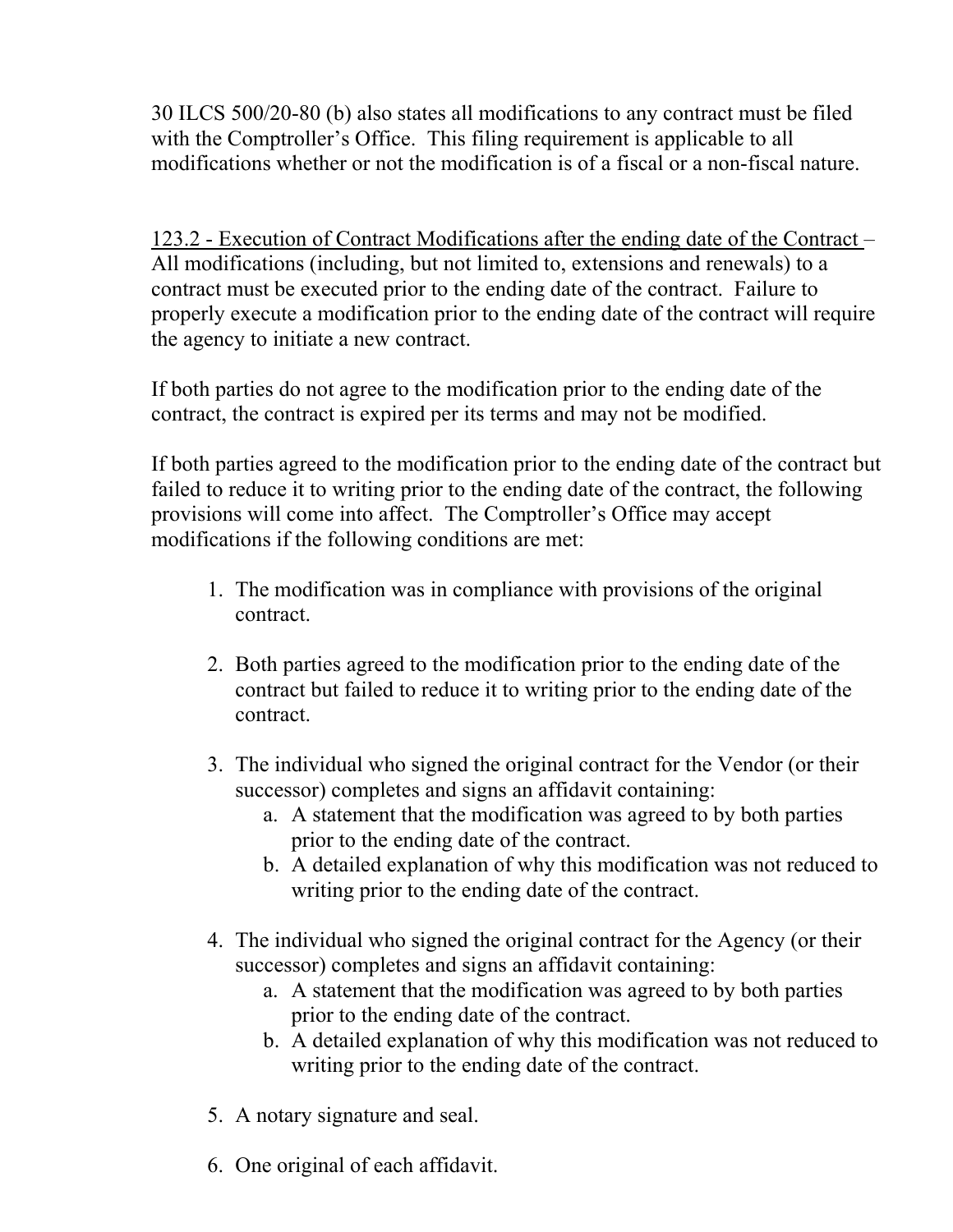123.3 - Late Filing Affidavits – 30 ILCS 500/20-80 (c) states when a contract has not been filed within 30 days of execution, the Comptroller shall refuse to issue a warrant for payment against that contract until the agency files the contract and "an affidavit, signed by the chief executive officer of the agency or his or her designee, setting forth an explanation of why the contract liability was not filed within 30 days of execution." Further, SAMS Procedure 15.10.40 page 2 of 5 requires the affidavit to be notarized.

When required, the Late Filing Affidavits must contain:

- 1. A detailed explanation as to why the contract liability was not filed within 30 days of execution. Non-specific explanations that do not meet this requirement will be returned to the Agency. The use of stock phrases such as "administrative delays", without elaboration, will also be returned.
- 2. The chief executive officer's signature or a signature of his /her designee. The designation must be disclosed in the affidavit (e.g. I, John Doe, being duly sworn, solemnly swear that I am the Fiscal Officer of the Department of ABC and that I am an official designee for Jane Doe, Director of the Department of ABC).
- 3. A notary signature and seal.
- 4. One original and one copy of each affidavit.

123.4 - Professional & Artistic Service Affidavits – 30 ILCS 500/20-80 (d) states when the contract for services involving professional or artistic services is not reduced to writing prior to the commencement of the contract, the Comptroller shall refuse to issue a warrant for payment against that contract until the agency files the contract and "an affidavit, signed by the chief executive officer of the agency or his or her designee, stating that the services for which payment is being made were agreed to before commencement of the services and setting forth an explanation of why the contract was not reduced to writing before the services commenced." Further, SAMS Procedure 15.20.30 page 2 of 4 requires the affidavit to be notarized.